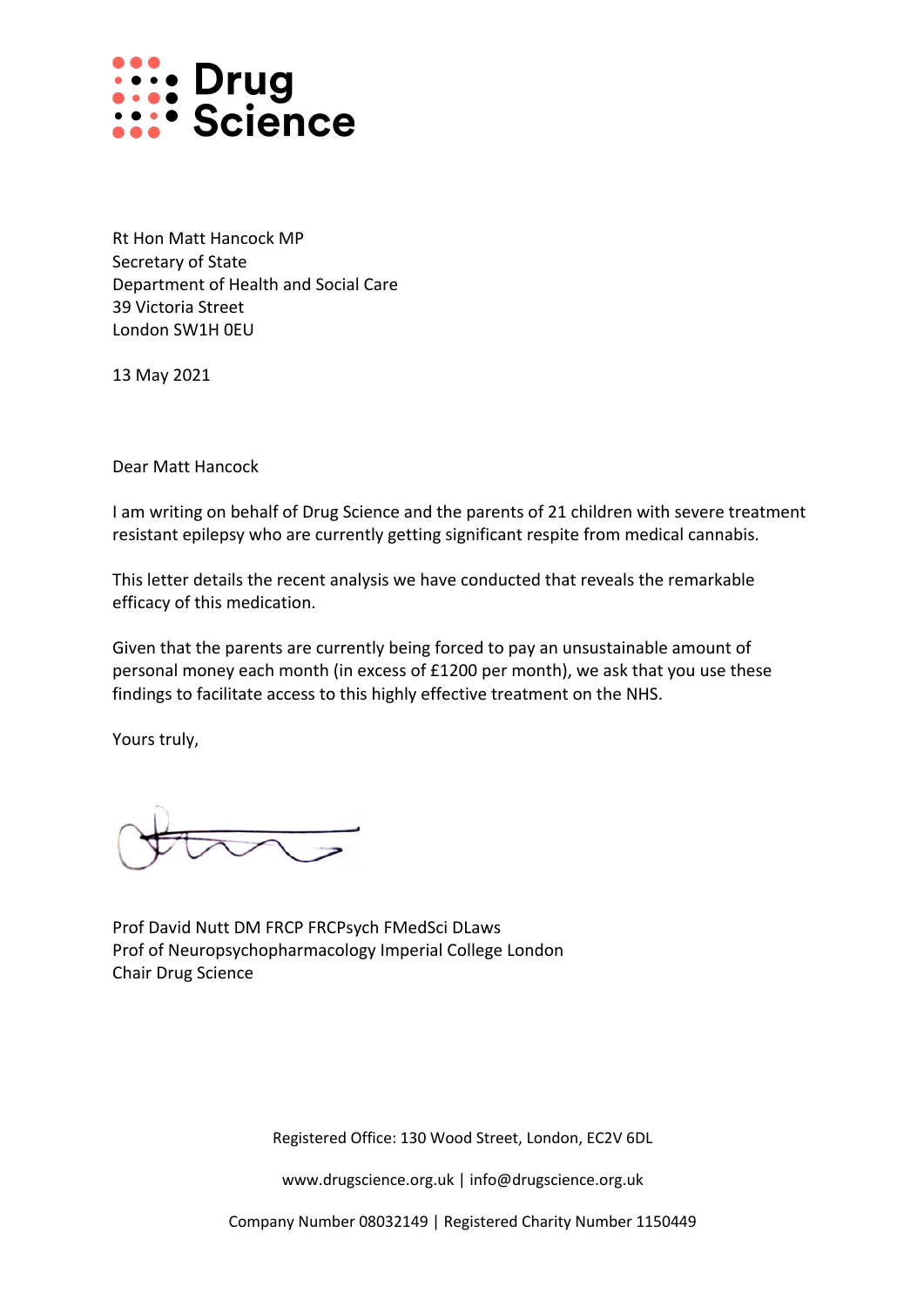## The study and findings [a full report available if required]

We assessed a case-series of 21 of patients using Bayesian analysis to determine effectiveness and likelihood of successful outcome in individuals using whole-plant cannabis medicines to treat their conditions.

This was a retrospective, open-label study using reports from carers and clinicians involved in the management of the children's care. We investigated how treatment with whole-plant medical cannabis has led to changes in seizure frequency, anti-epileptic drug (AEDs) use, psychiatric and behavioural morbidities, cost and other demographic details. We also documented doses of CBD and THC in each.

The primary objective was to assess the impact of this treatment on seizure frequency, and we use a Bayesian statistical model to predict likelihood of effective treatment in similar patient groups. The study was approved by Imperial College Research Ethics Committee (20IC5830 ICREC Committee (01/05/2020).

## *Findings*

From the 21 patients enrolled in the study there was an 84% reduction in seizure frequency across the cohort with no significant adverse events. We also showed a reduction in the use of AEDs from seven to one following initiation of treatment. Our Bayesian analysis indicated a 96% likelihood of successful treatment response, defined by a significant reduction in seizure frequency in patients with similar aetiologies.

## *Interpretation*

Whole-plant medical cannabis products are an effective and safe medicine for reducing seizure frequency in children suffering with intractable epilepsies. We encourage specialist physicians to prescribe for such patients within the NHS and for regulatory bodies to adapt their recommendations and permit greater access for these medicines.

# *Epileptic Aetiologies*

The patients presented with a range of epileptic aetiologies including predefined syndromes, rare genetic disorders and undiagnosed epileptic encephalopathies. There represented; 4 with genetic aetiologies (PCDH19 mutation, NARS2 mutation, chromosome deletion, undiagnosed genetic mutation), 3 with Lennox-Gastaut syndrome, two with Dravets syndrome, 2 with Doose syndrome, 2 with CDKL5 deficiency disorder, 1 with West syndrome, 1 with Rett Syndrome, 1 with Aicardi syndrome, 1 with CFC syndrome, 3 with undiagnosed refractory epilepsies.

# *Medication [full details available on request]*

Patients reported an average of 7 ( $+$  4.58) anti-epileptic drugs prior to initiation of CBMP which reduced to an average of  $1 (+ 1.23)$  per patient with 7 patients managing to completely wean off all AEDs. The most common secondary intervention in the cohort was a ketogenic diet (N=7) prior to initiation of CBMP which was not effective in any patient and was subsequently discontinued. Three patients had a current vagal nerve stimulation implant.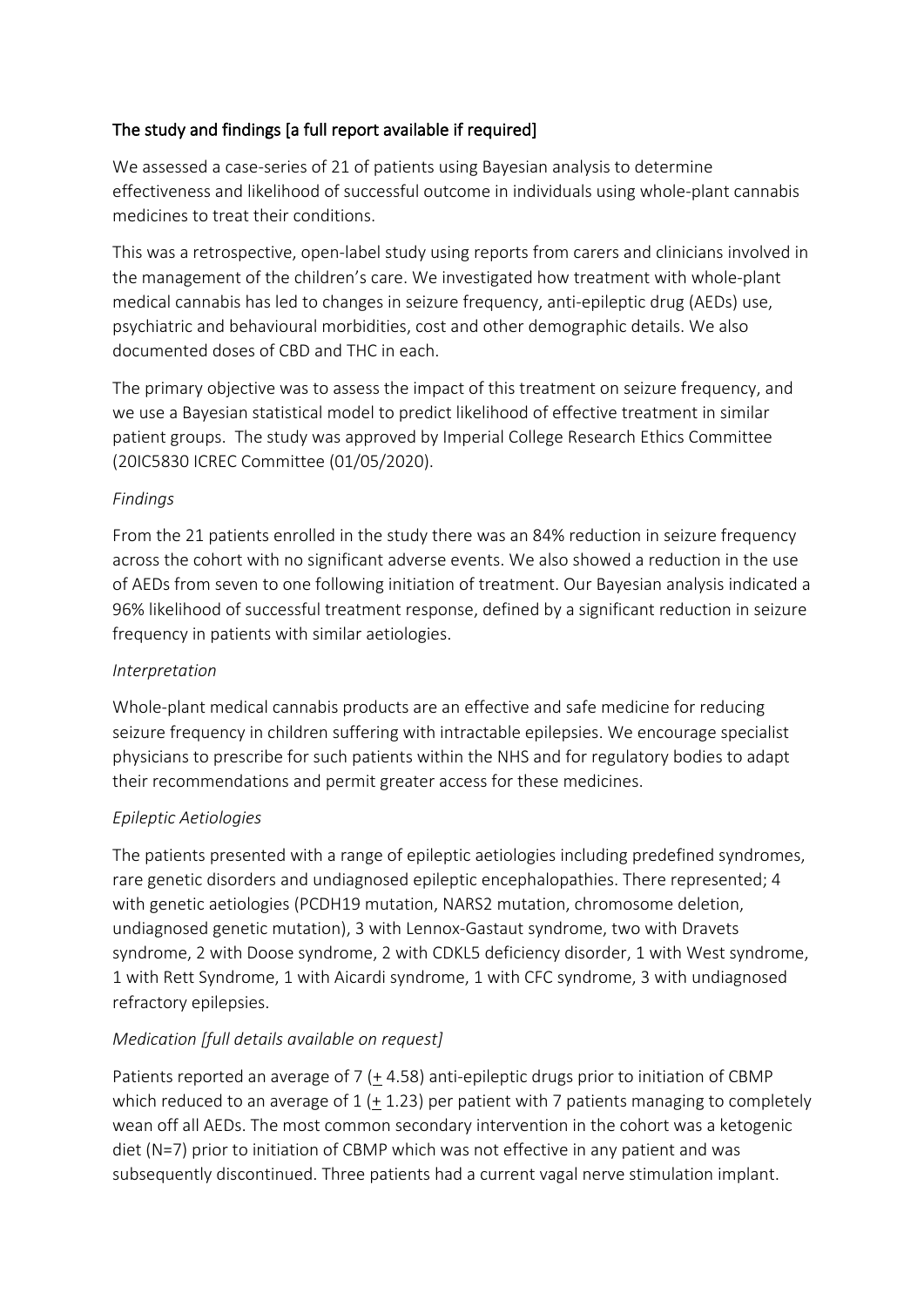6/7 of the patients using Epidyolex had failed to respond to this NICE recommended CBMP for treatment resistant epilepsy with the single responsive participant indicating that addition of yellow oil whole-plant extract contributed to an additional 20% decrease in seizure frequency (patient 14).

#### *Seizure frequency and Bayesian analysis*

Figures show the findings [note y axis is a log10 scale]. On average, there was an 84% reduction in monthly seizure frequency across the cohort [about 30 x fewer seizures per month] and three participants managed to achieve complete seizure freedom. The data shows 21 successes and no failures over 21 trials. This gives a posterior distribution for *θ* with *p* (*θ* ≥ 0.90 = 0.90) and a mean of 0.96. As the patients were not the subject of randomisation from a population, the best we can confidently say is that there is a 96% chance that each further patient from a similar cohort will experience a reduction in seizures.